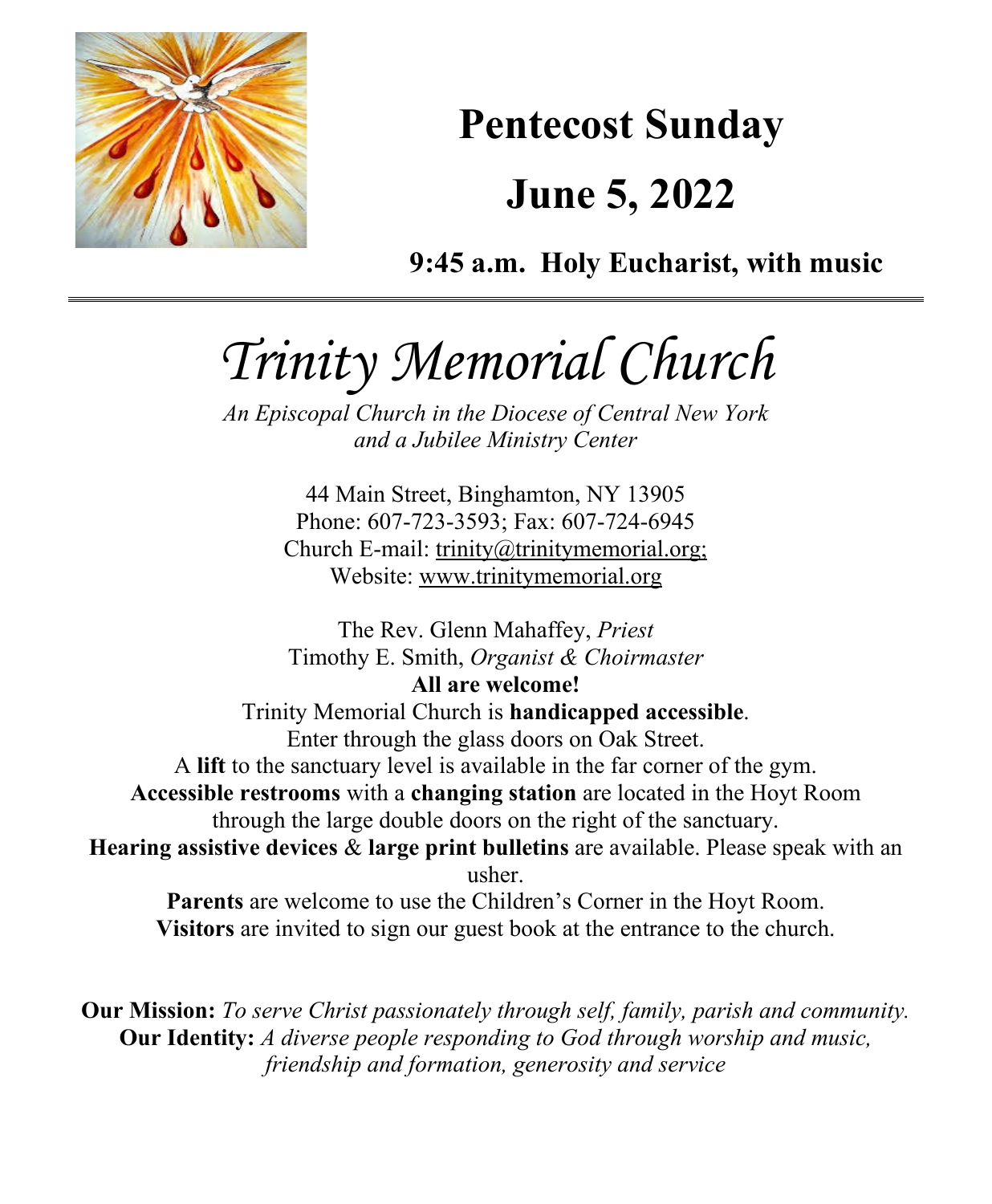# **The Gathering**

**Prelude** Echo Dialogue J. S. Bach English Pavane & Galliard Claude Gervaise Celebration Fanfare Charles Callahan

#### **Welcome and Announcements**

*Please note that the text in bold italics is said by the whole congregation and the hymns are found in the blue Hymnal 1982 in the pews.* 

**Hymn** 207 Jesus Christ Is Risen Today *Easter Hymn*

#### **Opening Acclamation and Collect for Purity**

| Priest | Blessed be God: Father, Son, and Holy Spirit               |
|--------|------------------------------------------------------------|
|        | People And blessed be his kingdom, now and for ever. Amen. |
|        | <i>Priest</i> Let us pray.                                 |

Almighty God, to you all hearts are open, all desires known, and from you no secrets are hid: Cleanse the thoughts of our hearts by the inspiration of your Holy Spirit, that we may perfectly love you, and worthily magnify your holy Name; through Christ our Lord. *Amen.* 

Gloria Sally Ahner



# **The Collect of the Day**

*Priest* The Lord be with you. *People And also with you. Priest* Let us pray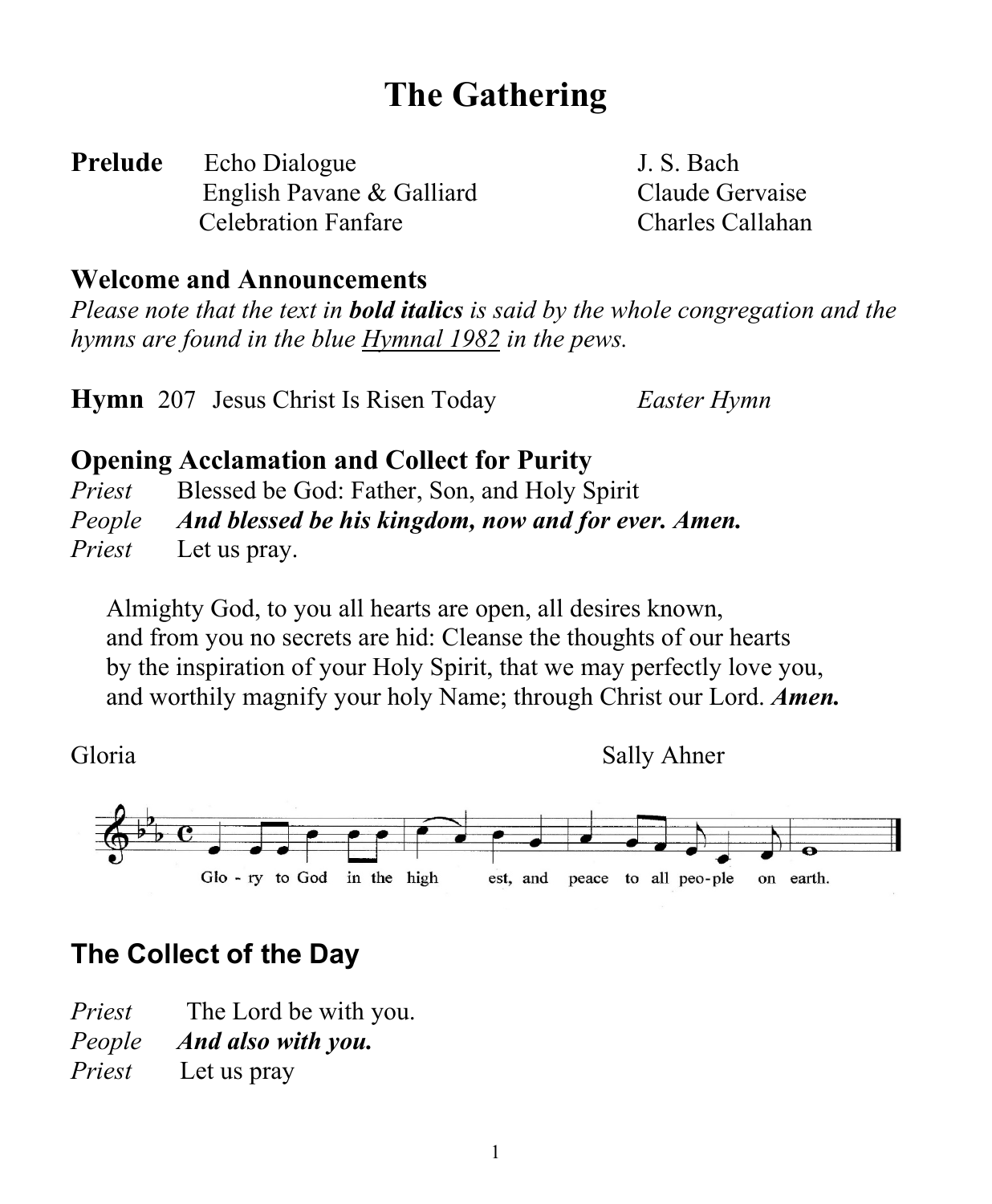Almighty God, on this day you opened the way of eternal life to every race and nation by the promised gift of your Holy Spirit: Shed abroad this gift throughout the world by the preaching of the Gospel, that it may reach to the ends of the earth; through Jesus Christ our Lord, who lives and reigns with you, in the unity of the Holy Spirit, one God, for ever and ever. *Amen.*

# **The Lessons**

#### **The First Lesson: Acts 2:1-21**

When the day of Pentecost had come, the disciples were all together in one place. And suddenly from heaven there came a sound like the rush of a violent wind, and it filled the entire house where they were sitting. Divided tongues, as of fire, appeared among them, and a tongue rested on each of them. All of them were filled with the Holy Spirit and began to speak in other languages, as the Spirit gave them ability.

Now there were devout Jews from every nation under heaven living in Jerusalem. And at this sound the crowd gathered and was bewildered, because each one heard them speaking in the native language of each. Amazed and astonished, they asked, "Are not all these who are speaking Galileans? And how is it that we hear, each of us, in our own native language? Parthians, Medes, Elamites, and residents of Mesopotamia, Judea and Cappadocia, Pontus and Asia, Phrygia and Pamphylia, Egypt and the parts of Libya belonging to Cyrene, and visitors from Rome, both Jews and proselytes, Cretans and Arabs-- in our own languages we hear them speaking about God's deeds of power." All were amazed and perplexed, saying to one another, "What does this mean?" But others sneered and said, "They are filled with new wine."

But Peter, standing with the eleven, raised his voice and addressed them, "Men of Judea and all who live in Jerusalem, let this be known to you, and listen to what I say. Indeed, these are not drunk, as you suppose, for it is only nine o'clock in the morning. No, this is what was spoken through the prophet Joel: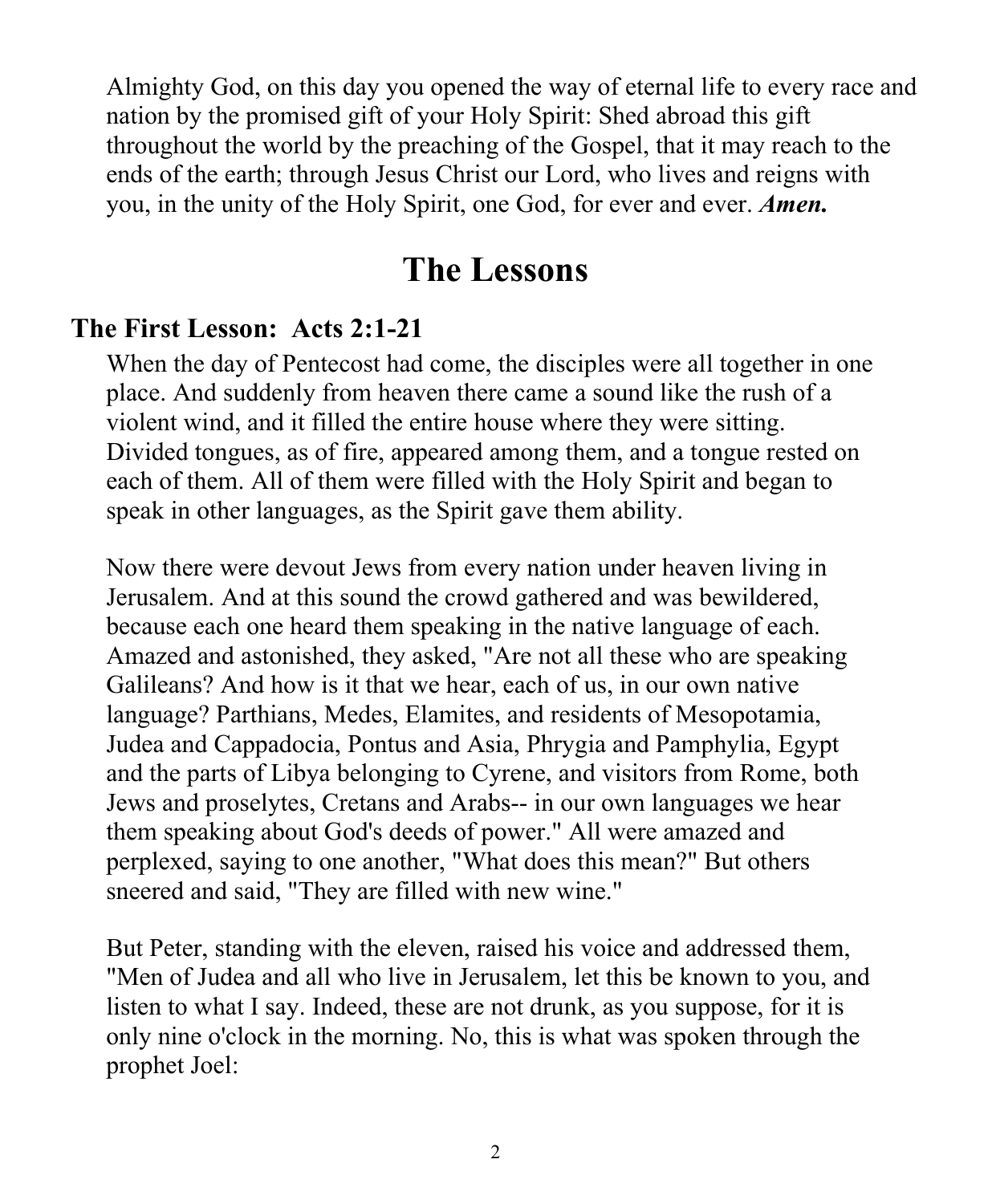'In the last days it will be, God declares, that I will pour out my Spirit upon all flesh and your sons and daughters shall prophesy, and your young men shall see visions, and your old men shall dream dreams. Even upon my slaves, both men and women, in those days I will pour out my Spirit: and they shall prophesy. And I will show portents in the heaven above and signs on the earth below, blood and fire and smoky mist. The sun shall be turned to darkness and the moon to blood, before the coming of the Lord's great and glorious day. Then everyone who calls on the name of the Lord shall be saved. '

| Lector | The Word of the Lord. | People | <b>Thanks be to God</b> |
|--------|-----------------------|--------|-------------------------|
|--------|-----------------------|--------|-------------------------|

#### **Canticle** Veni Creator Spiritus Peter Browne

*Come, Holy Ghost, our souls inspire and lighten with celestial fire; thou the anointing Spirit art, who dost thy seven-fold gifts impart. Thy blessed unction from above is comfort, life, and fire of love; enable with perpetual light the dullness of our mortal sight. Anoint and cheer our soiled face With the abundance of thy grace; Keep far our foes, give peace at home; Where thou art guide no ill can come. Teach us to know the Father, Son, and thee, of both, to be but one, that through the ages all along this may be our endless song: Praise to thine eternal merit, Father, Son, and Holy Spirit. Amen.* 

#### **The Second Reading**: **Romans 8:14-17**

All who are led by the Spirit of God are children of God. For you did not receive a spirit of slavery to fall back into fear, but you have received a spirit of adoption. When we cry, "Abba! Father!" it is that very Spirit bearing witness with our spirit that we are children of God, and if children, then heirs, heirs of God and joint heirs with Christ-- if, in fact, we suffer with him so that we may also be glorified with him.

*Lector* The Word of the Lord. *People Thanks be to God.*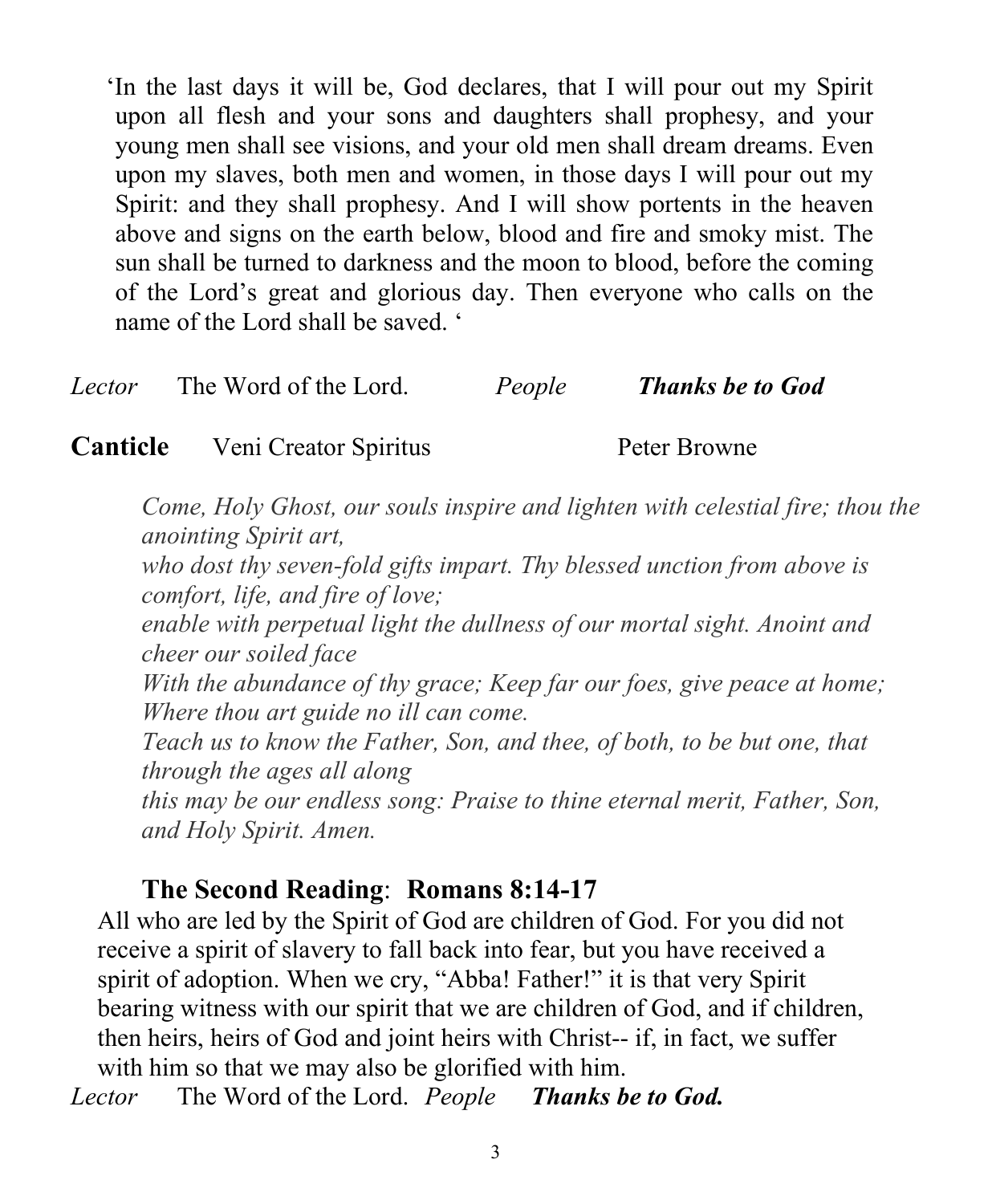#### *Priest* The Holy Gospel of our Lord Jesus Christ according to John. *People Glory to you, Lord Christ.*

### **The Holy Gospel: John 14:8-17, 25-27**

Philip said to Jesus, "Lord, show us the Father, and we will be satisfied." Jesus said to him, "Have I been with you all this time, Philip, and you still do not know me? Whoever has seen me has seen the Father. How can you say, `Show us the Father'? Do you not believe that I am in the Father and the Father is in me? The words that I say to you I do not speak on my own; but the Father who dwells in me does his works. Believe me that I am in the Father and the Father is in me; but if you do not, then believe me because of the works themselves. Very truly, I tell you, the one who believes in me will also do the works that I do and, in fact, will do greater works than these, because I am going to the Father. I will do whatever you ask in my name, so that the Father may be glorified in the Son. If in my name you ask me for anything, I will do it.

"If you love me, you will keep my commandments. And I will ask the Father, and he will give you another Advocate, to be with you forever. This is the Spirit of truth, whom the world cannot receive, because it neither sees him nor knows him. You know him, because he abides with you, and he will be in you."

"I have said these things to you while I am still with you. But the Advocate, the Holy Spirit, whom the Father will send in my name, will teach you everything, and remind you of all that I have said to you. Peace I leave with you; my peace I give to you. I do not give to you as the world gives. Do not let your hearts be troubled, and do not let them be afraid."

*Priest* The Gospel of the Lord. *People Praise to you, Lord Christ.*

#### **Sermon The Rev. Glenn Mahaffey**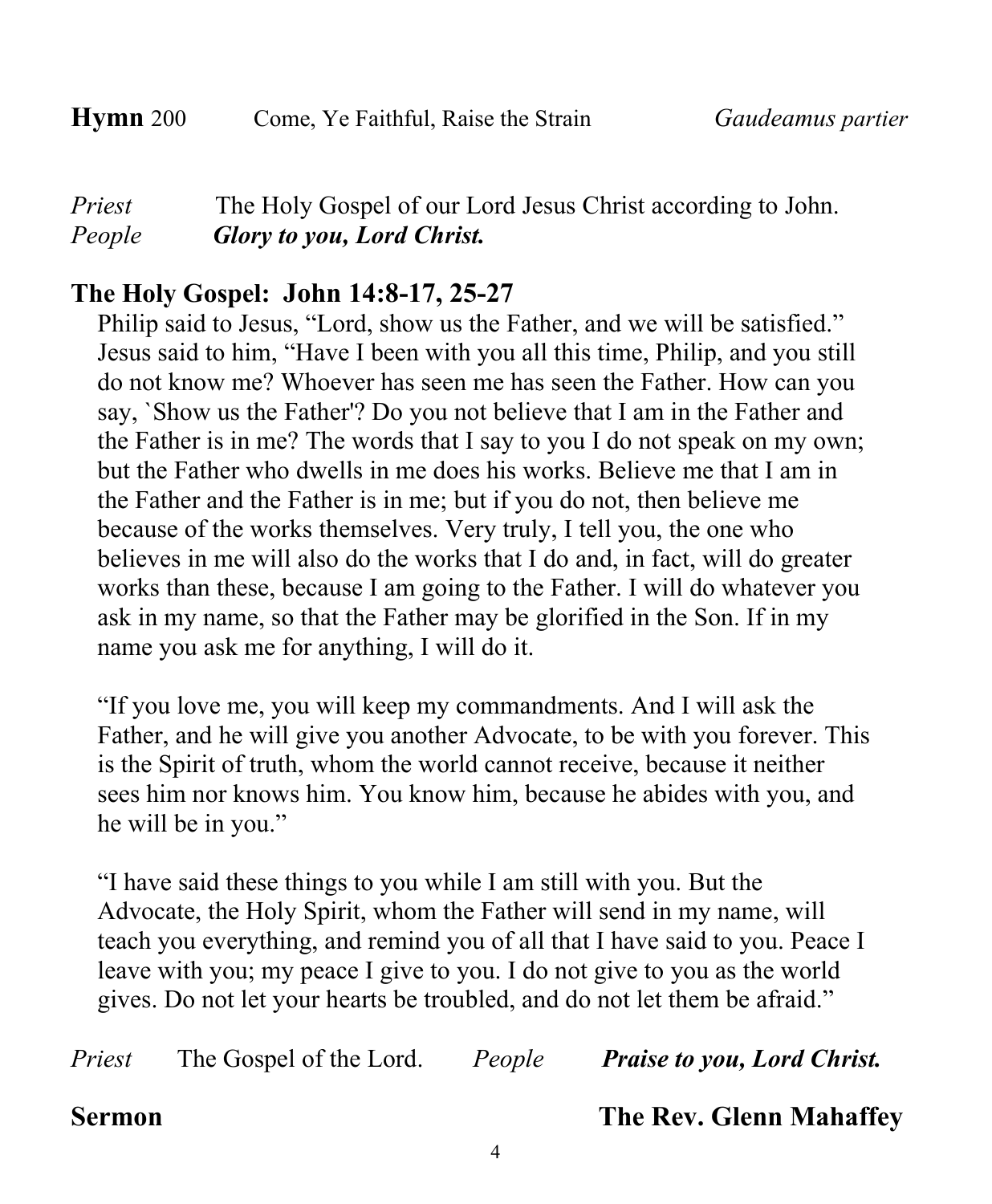#### **The Apostle's Creed**

*I believe in God, the Father almighty, creator of heaven and earth. I believe in Jesus Christ, his only Son, our Lord. He was conceived by the power of the Holy Spirit and born of the Virgin Mary. He suffered under Pontius Pilate, was crucified, died, and was buried. He descended to the dead. On the third day he rose again. He ascended into heaven, And is seated at the right hand of the Father. He will come again to judge the living and the dead. I believe in the Holy Spirit, the holy catholic Church, the communion of saints, the forgiveness of sins, the resurrection of the body, and the life everlasting. Amen. (You may be seated.)*

**Orison Shalom Rav** Ben Steinberg

*Grant abundant peace over Israel, Your people, forever. For You are the sovereign source of all peace. So may it be good in Your eyes to bless Your people Israel in every season and in every hour with Your peace. Blessed are You, Adonai, Who blesses His people Israel with peace. Christina Taylor, soprano Grant your people peace, O Lord*

**Prayers of the People** *(adapted from the New Zealand Book of Prayer)* Father, enliven the Church for its mission *that we may be salt of the earth and light to the world.*

We pray for Michael, our Presiding Bishop, for DeDe our Bishop, for Glenn our Priest and for all the lay leaders and members of this congregation. O Lord, Breathe fresh life into your people. *Give us power to reveal Christ in word and action.*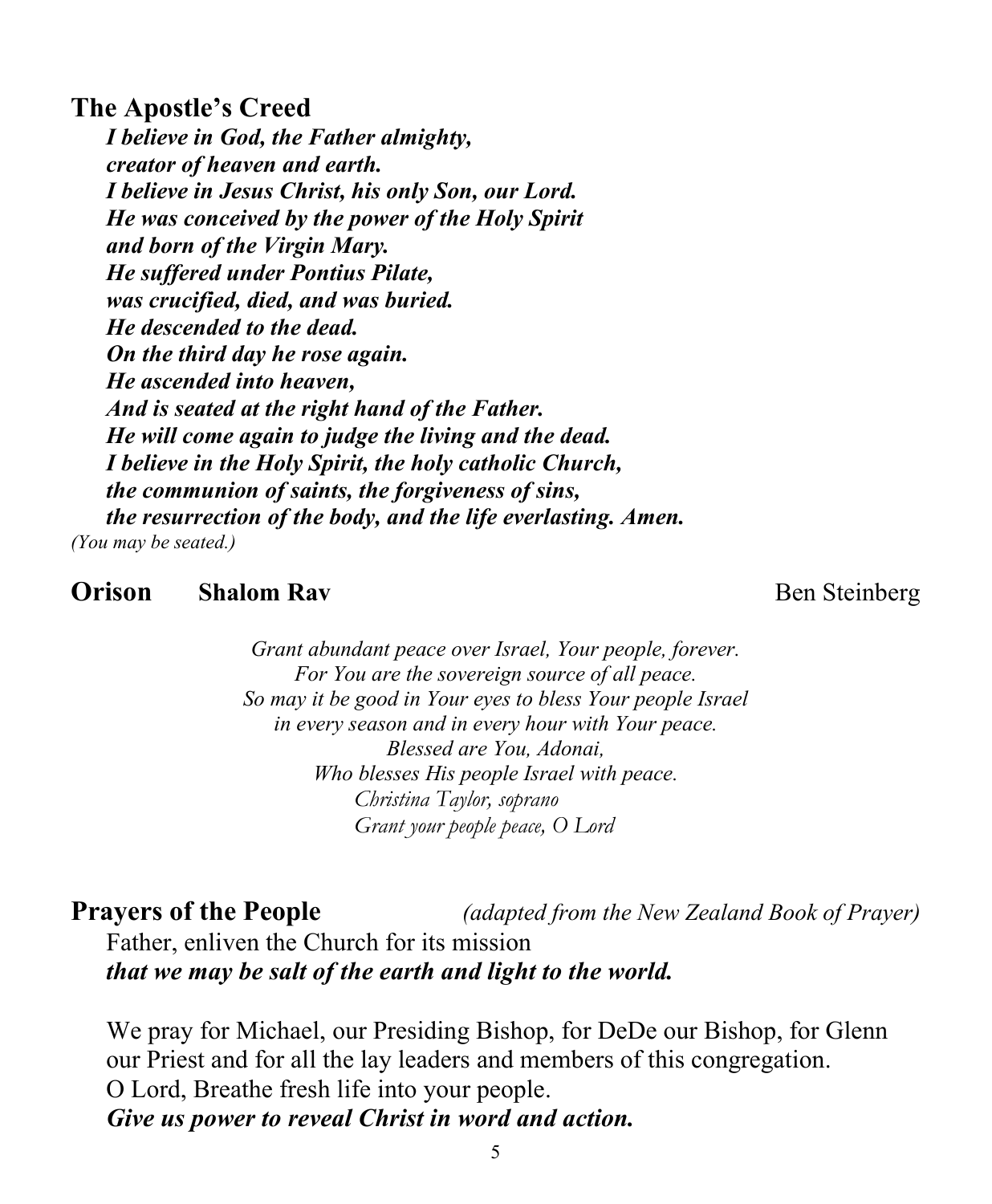We pray for the world, especially for the hungry, the poor, the innocents who are caught in the midst of conflict, in Ukraine, in Jerusalem and other countries and communities. Creator of all, lead us and every people into ways of justice and peace.

#### *That we may respect one another in freedom and truth.*

Awaken in us a sense of wonder for the earth and all that is in it. *Teach us to care creatively for its resources.*

We pray for our community, especially for those who are struggling. God of truth, inspire with your wisdom those whose decisions affect the lives of others, especially Joe our President,

# *that all may act with integrity and courage.*

Give grace to all whose lives are linked with ours. Bless those celebrating birthdays, Symiyah Davis, Daniel Aribisala, David-Charles Campbell, Rebecca Dupree, Anita Evans, Sharon Kaiser and Heavenly Mahaffey. Are there other thanksgivings? *May we serve Christ in one another, and love as he loves us.*

We pray for those in need: O Lord, we pray for the poor, those who suffer from mental illness, those who suffer from addictions and compulsions beyond their control, and especially for the sick and those who have asked our prayers Ginny Nolan, Mary Lou Faust, Peter, Nancy Campbell, Michelle, Jeremy & Kristen, Virginia Chatterton, Berniece Georges, Kathy and Chucky, Lawrence, Milton Fortner, Rayleen, Patty Bloomer, Nelson Pereira, Michelle Dean, Eve & Steve, Carol Vanuga, Yuli Wexler, Masha Britten, Diane Robinson and Jeff and Nicole. Are there others? (*Please feel free to share your prayers silently or*

*(Particular intercessions/thanksgivings may be offered.)* God of hope, comfort and restore all who suffer in body, mind or spirit. *May they know the power of your healing love.*

Make us willing agents of your compassion. *Strengthen us as we share in making people whole.*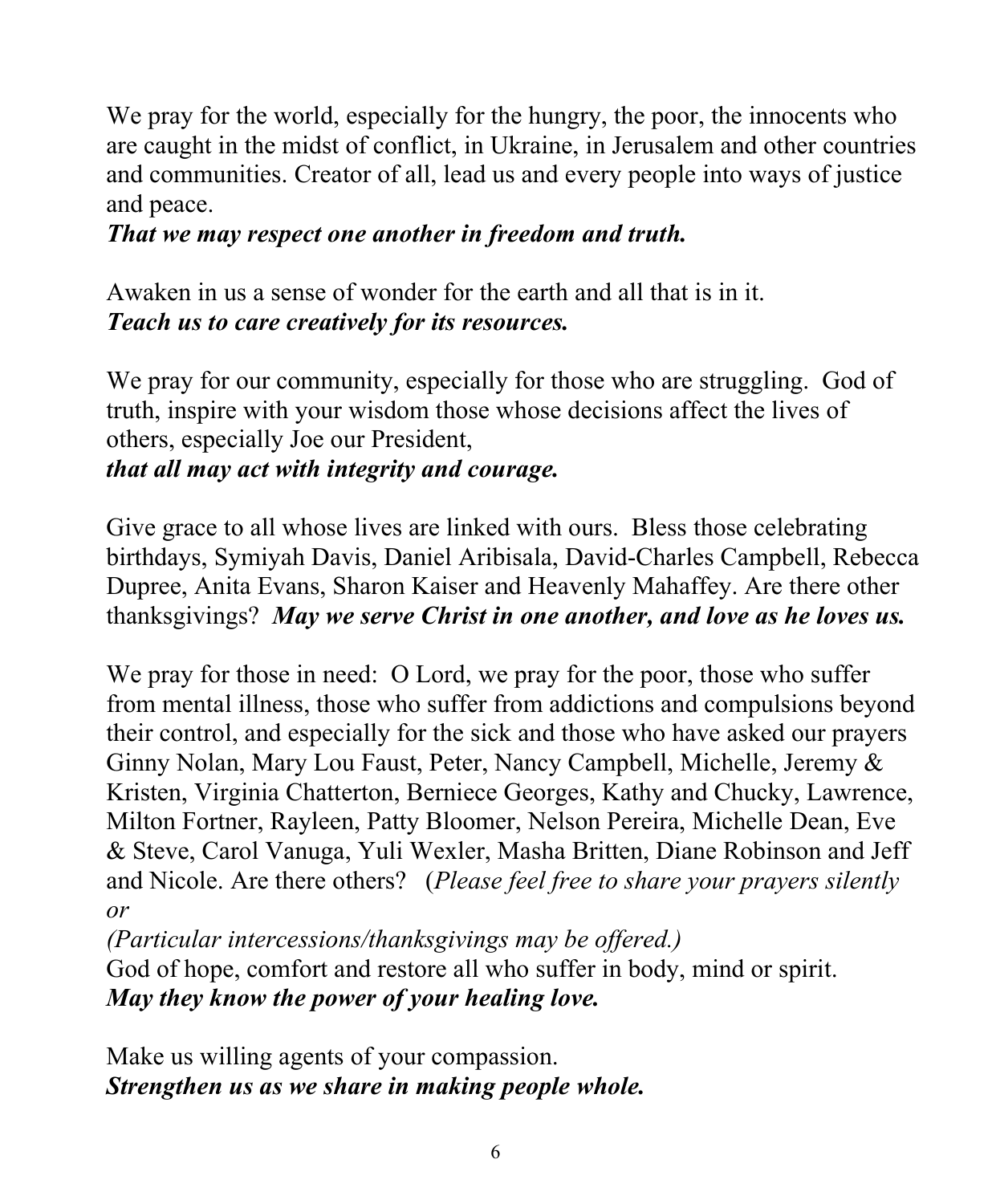We remember those who have died, especially: Samantha McMullen and in honor of David W. Metzger, David F. Metzger, David E. Metzger, June E. Metzger and Friede E. Metzger

*(Particular intercessions/thanksgivings may be offered.)*

Father, into your hands we commend them. Give comfort to those who mourn. *Bring them peace in their time of loss.*

We praise you for all your saints who have entered your eternal glory. *May their example inspire and encourage us.*

Concluding Collect said together:

*Lord, you have called us to serve you. Grant that we may walk in your presence: your love in our hearts, your truth in our minds, your strength in our wills; until, at the end of our journey, we know the joy of our homecoming and the welcome of your embrace, through Jesus Christ our Lord. Amen.*

Reader: Let us confess our sins against God and our neighbor.

*Most merciful God, we confess that we have sinned against you in thought, word and deed, by what we have done and by what we have left undone. We have not loved you with our whole heart; we have not loved our neighbors as ourselves. We are truly sorry and we humbly repent. For the sake our your Son Jesus Christ, have mercy on us and forgive us; that we may delight in your will and walk in your ways, to the glory of your name. Amen*

### **The Absolution**

### **The Peace**

*Priest* The peace of the Lord be always with you. *People And also with you.*

# **The Holy Communion**

**The Offertory Sentence Anthem**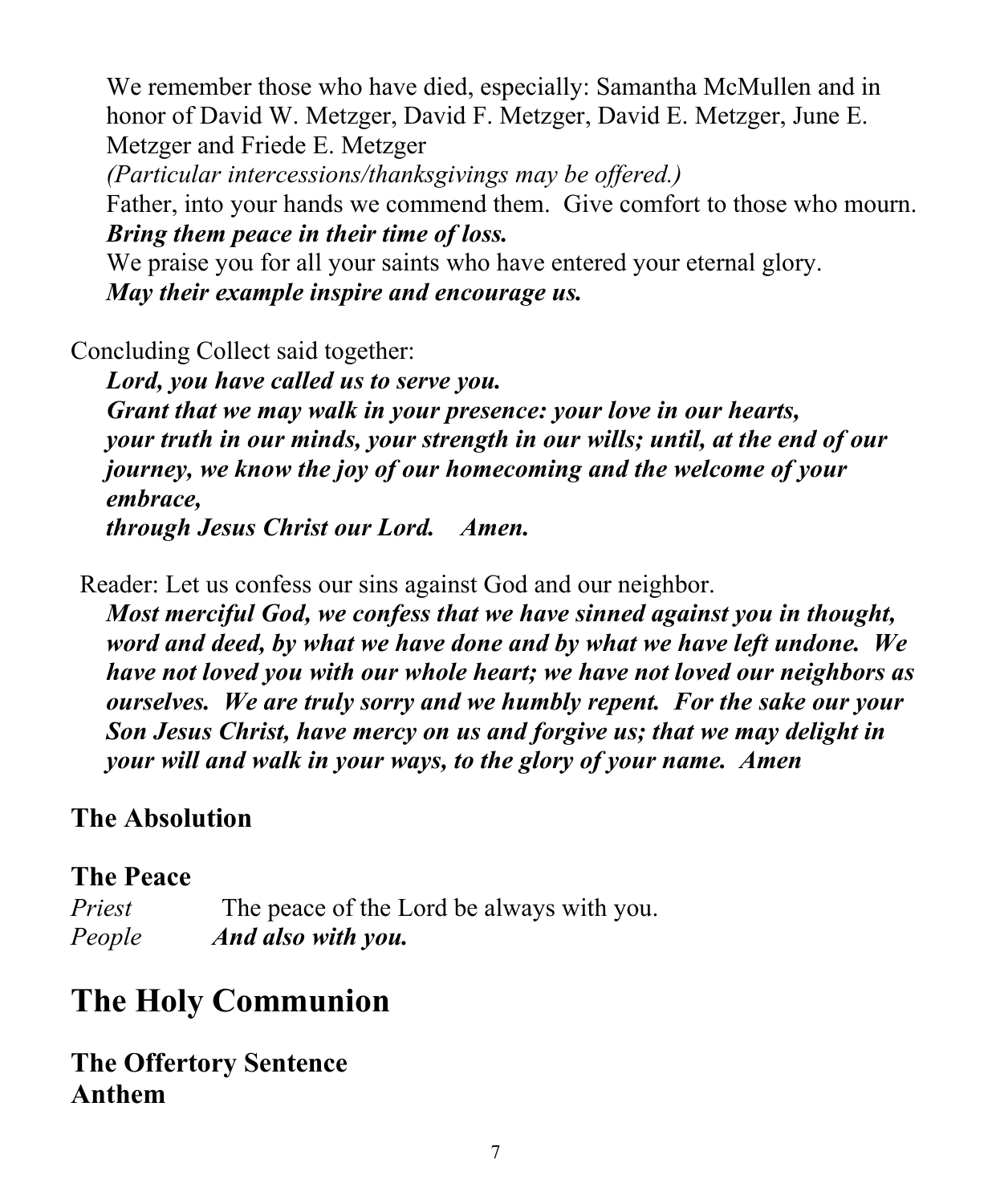#### Christ Our Passover **Richard Dirksen** Richard Dirksen

*Christ our Passover has been sacrificed for us: therefore let us keep the feast, not with the old leaven, neither the leaven of malice and wickedness; but with the unleavened bread of sincerity and truth. Christ being raised from the dead dieth no more; death hath no more dominion over him. For in that he died, he died unto sin once: but in that he liveth, he liveth unto God. Likewise reckon ye also yourselves to be dead indeed unto sin, but alive unto God through Jesus Christ our Lord. Christ is risen from the dead, and become the first fruits of them that slept. For since by man came death, by man came also the resurrection of the dead. For as in Adam all die, even so in Christ shall all be made alive.*

Presentation Hymn 618, stanza 4 *Lasst uns erfreuen* 

#### *O friends, in gladness let us sing, Supernal anthems echoing, Alleluia, Alleluia! To God the Father, God the Son, And God the Spirit, Three in One, Alleluia!*

|        | <b>The Great Thanksgiving (Eucharistic Prayer A)</b> | (BCP p. 362) |
|--------|------------------------------------------------------|--------------|
| Priest | The Lord be with you.                                |              |
| People | And also with you.                                   |              |
| Priest | Lift up your hearts.                                 |              |
| People | We lift them to the Lord.                            |              |
| Priest | Let us give thanks to the Lord our God.              |              |
| People | It is right to give our thanks and praise.           |              |
| Priest |                                                      |              |
|        |                                                      |              |

It is right, and a good and joyful thing, always and everywhere to give thanks to you, Father Almighty, Creator of heaven and earth.

Through Jesus Christ our Lord. In fulfillment of his true promise, the Holy Spirit came down on this day from heaven, lighting upon the disciples, to teach them and to lead them into all truth; uniting peoples of many tongues in the confession of one faith,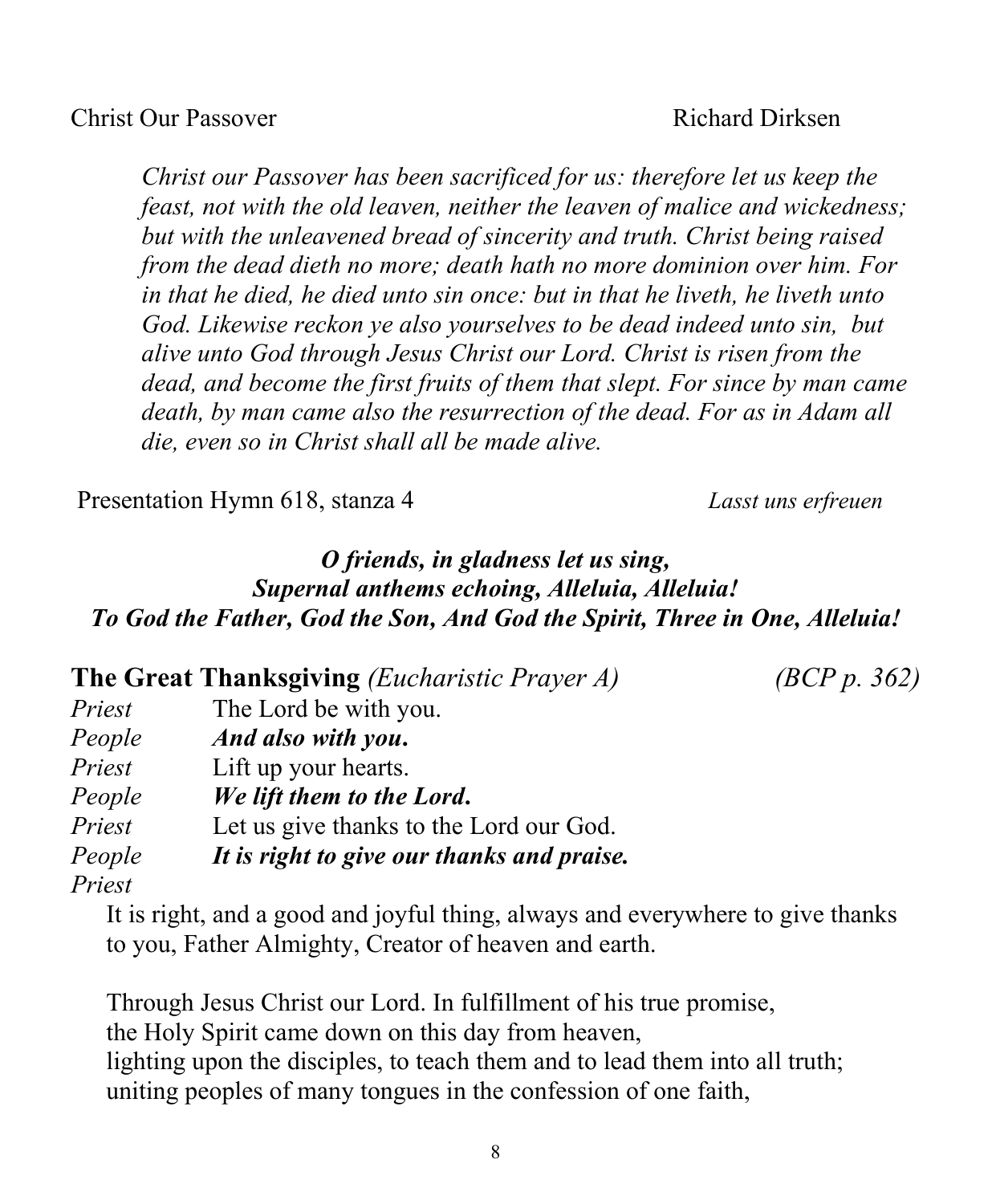and giving to your Church the power to serve you as a royal priesthood, and to preach the Gospel to all nations.

Therefore, we praise you, joining our voices with Angels and Archangels and with all the company of heaven, who for ever sing this hymn to proclaim the glory of your Name:

#### **Sanctus and Benedictus S-125** Richard Proulx

*Holy, holy, holy Lord, God of power and might, Heaven and earth are full of your glory Hosanna in the highest. Blessed is he who comes in the name of the Lord. Hosanna in the highest.* 

#### *Priest*

Holy and gracious Father: In your infinite love you made us for yourself; and, when we had fallen into sin and become subject to evil and death, you, in your mercy, sent Jesus Christ, your only and eternal Son, to share our human nature, to live and die as one of us, to reconcile us to you, the God and Father of all. He stretched out his arms upon the cross, and offered himself in obedience to your will, a perfect sacrifice for the whole world.

On the night he was handed over to suffering and death, our Lord Jesus Christ took bread; and when he had given thanks to you, he broke it, and gave it to his disciples, and said, "Take, eat: This is my Body, which is given for you. Do this for the remembrance of me." After supper he took the cup of wine; and when he had given thanks, he gave it to them, and said, "Drink this, all of you: This is my Blood of the new Covenant, which is shed for you and for many for the forgiveness of sins. Whenever you drink it, do this for the remembrance of me."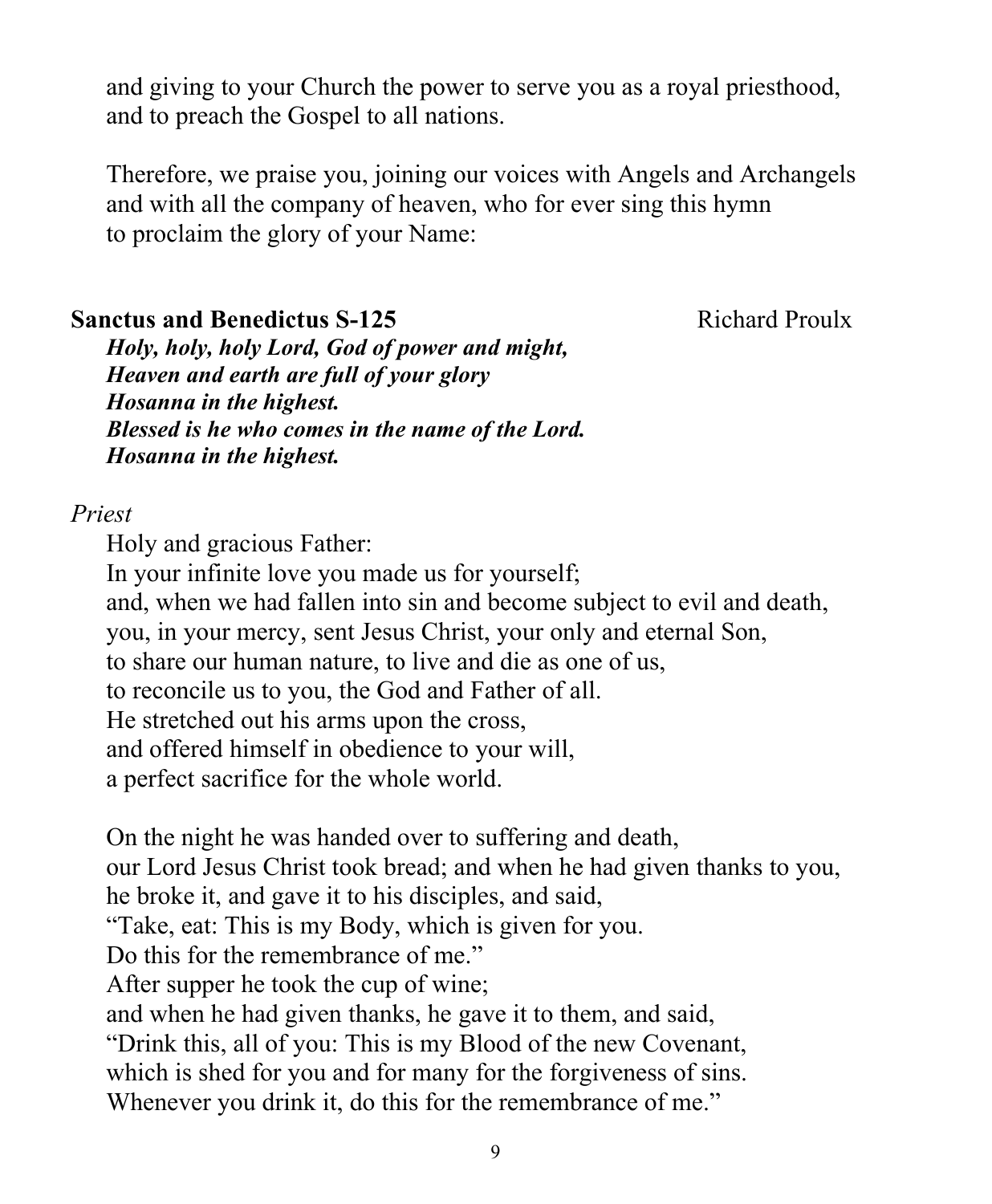Therefore, we proclaim the mystery of faith: *Christ has died. Christ is risen. Christ will come again*.

We celebrate the memorial of our redemption, O Father, in this sacrifice of praise and thanksgiving. Recalling his death, resurrection, and ascension, we offer you these gifts. Sanctify them by your Holy Spirit to be **f**or your people the Body and Blood of your Son, the holy food and drink of new and unending life in him. Sanctify us also that we may faithfully receive this holy Sacrament, and serve you in unity, constancy, and peace; and at the last day bring us with all your saints into the joy of your eternal kingdom.

All this we ask through your Son Jesus Christ. By him, and with him, and in him, in the unity of the Holy Spirit all honor and glory is yours, Almighty Father, now and for ever. *AMEN***.**

# **The Lord's Prayer**

And now, as our Savior Christ has taught us, we are bold to say

*Our Father, who art in heaven, hallowed be thy Name, thy kingdom come, thy will be done, on earth as it is in heaven. Give us this day our daily bread. And forgive us our trespasses, as we forgive those who trespass against us. And lead us not into temptation, but deliver us from evil. For thine is the kingdom, and the power, and the glory, for ever and ever. Amen.*

# **The Breaking of the Bread**

*Priest*: Christ our Passover is sacrificed for us *People: Therefore let us keep the feast.*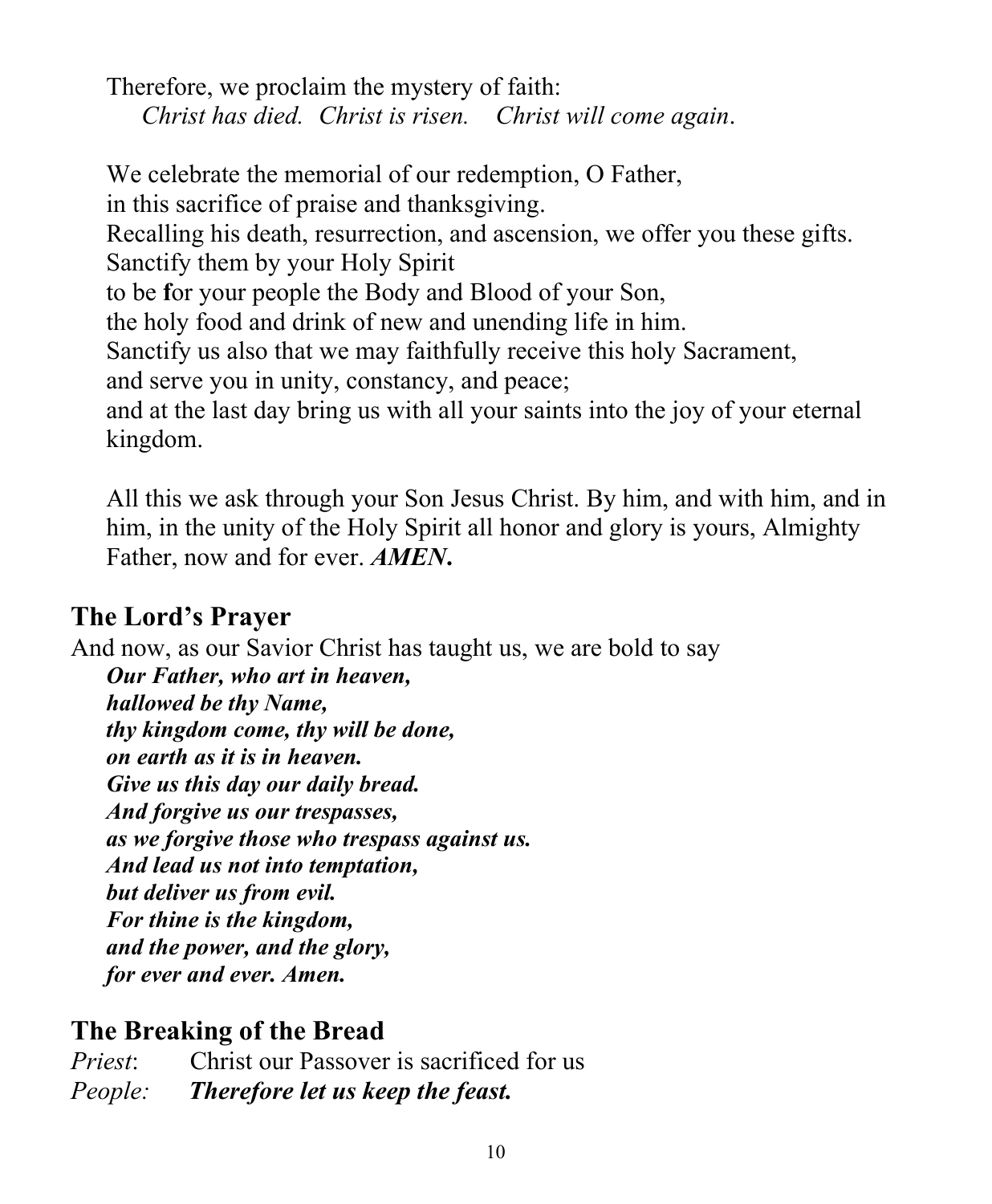#### **10:00 a.m. Fraction Anthem**



### **Ministration of Communion**

*Priest* The Gifts of God for the People of God.

#### *All are welcome to receive Communion.*

*This is the table, not of the Church, but of the Lord. Come, you who have much faith and you who have little, you who have been here often and you who have not been here long, you who have tried to follow and you who have failed. Come, because it is the Lord who invites you. It is his will that those who want him can meet him here.*

# **Communion Music**

**Hymn** 225 Hail Thee, Festival Day

# **Prayer of Thanksgiving**

*Priest* Let us pray.

*All God of abundance, you have fed us with the bread of life and cup of salvation; you have united us with Christ and one another; and you have made us one with all your people in heaven and on earth. Now send us forth in the power of your Spirit, that we may proclaim your redeeming love to the world and continue forever in the risen life of Christ our Savior. Amen.*

**The Blessing**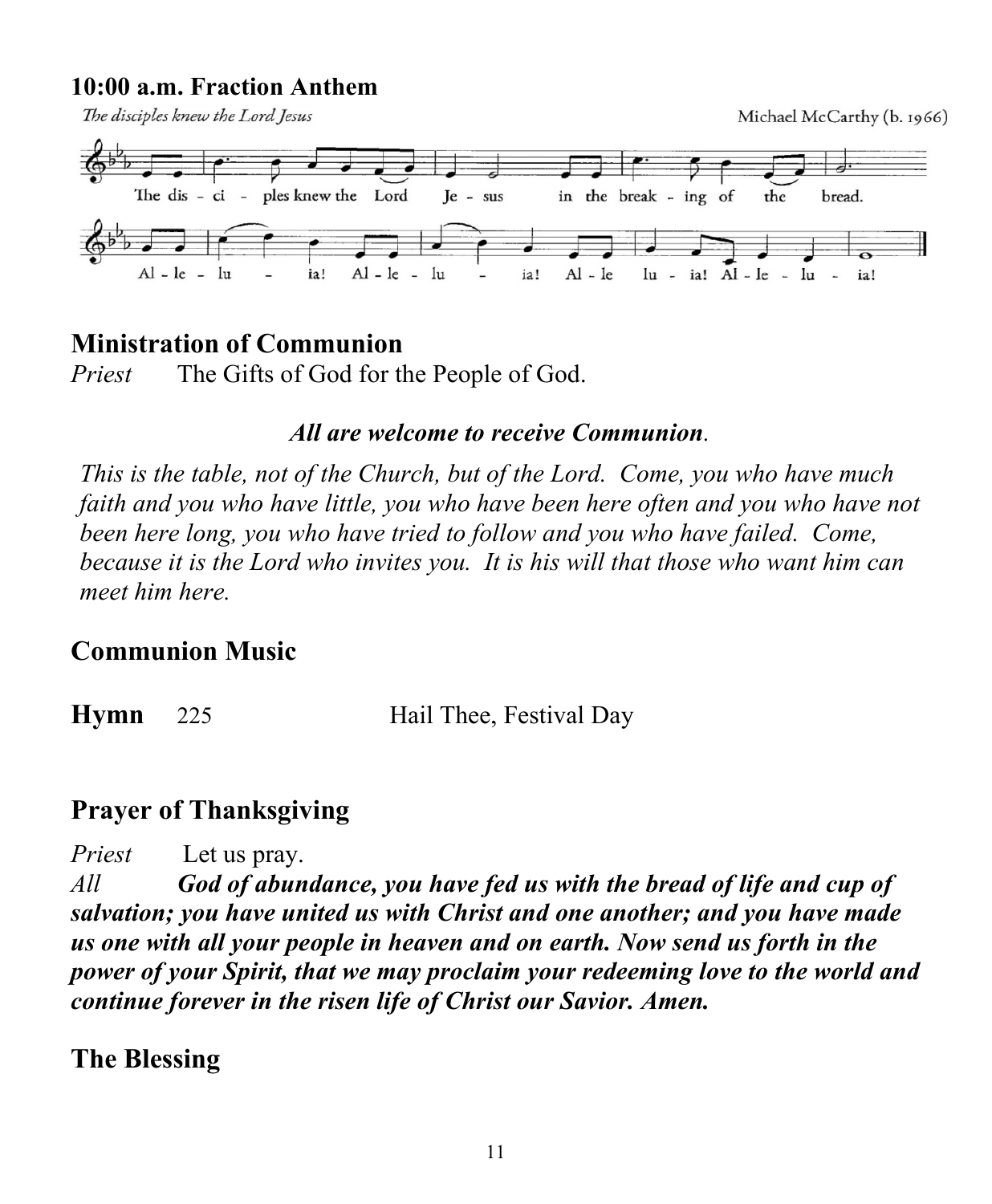**Hymn 208** The Strife Is O'er *Victory*

# **The Dismissal**

*Priest* Alleluia! Alleluia! Let us go forth to carry good news into the world! *People Thanks be to God. Alleluia! Alleluia!* 

**Postlude** Postlude Te Deum Charles Callahan

A warm welcome to our brass ensemble: Trumpet: Jud Spena & Frank Campos Trombone: Ryan Zawel & Mike Nave

# **PRAYER LIST**

Please keep the following in your daily prayers.

**Pray for our church:** For Justin, archbishop of Canterbury, for Michael, presiding bishop, DeDe, our bishop, Glenn, our priest. Pray for our Vestry.

**For Parishes in our Diocese:** We pray for the people of St. Paul's Episcopal Church in Oxford and their priest, the Very Rev. David Hanselman, and the people of St. Mark's Episcopal Church in Port Leyden and their priest, the Rev. Heather Benson. **For our Companion Diocese of El Salvador:** we pray for the annual Convention of the Diocese of El Salvador.

**The Episcopal Church**: we pray for the Diocese of Venezuela and their bishop, the Rt. Rev. Orlando Guerrero Torres.

**In the Anglican Communion**: we pray for the people of the Anglican Church of Southern Africa and their prime bishop, the Most Rev. Thabo Makgoba.

**Pray for those with special needs:** Ginny Nolan, Mary Lou Faust, Peter, Nancy Campbell, Michelle, Jeremy & Kristen, Virginia Chatterton, Berniece Georges, Kathy and Chucky, Lawrence, Milton Fortner, Rayleen, Patty Bloomer, Nelson Pereira, Michelle Dean, Carol Vanuga, Yuli Wexler, Diane Robinson and Jeff and Nicole.

**Pray for those with continuing needs:** Shawn Kaiser, Jessica, Nancy Pille, Jon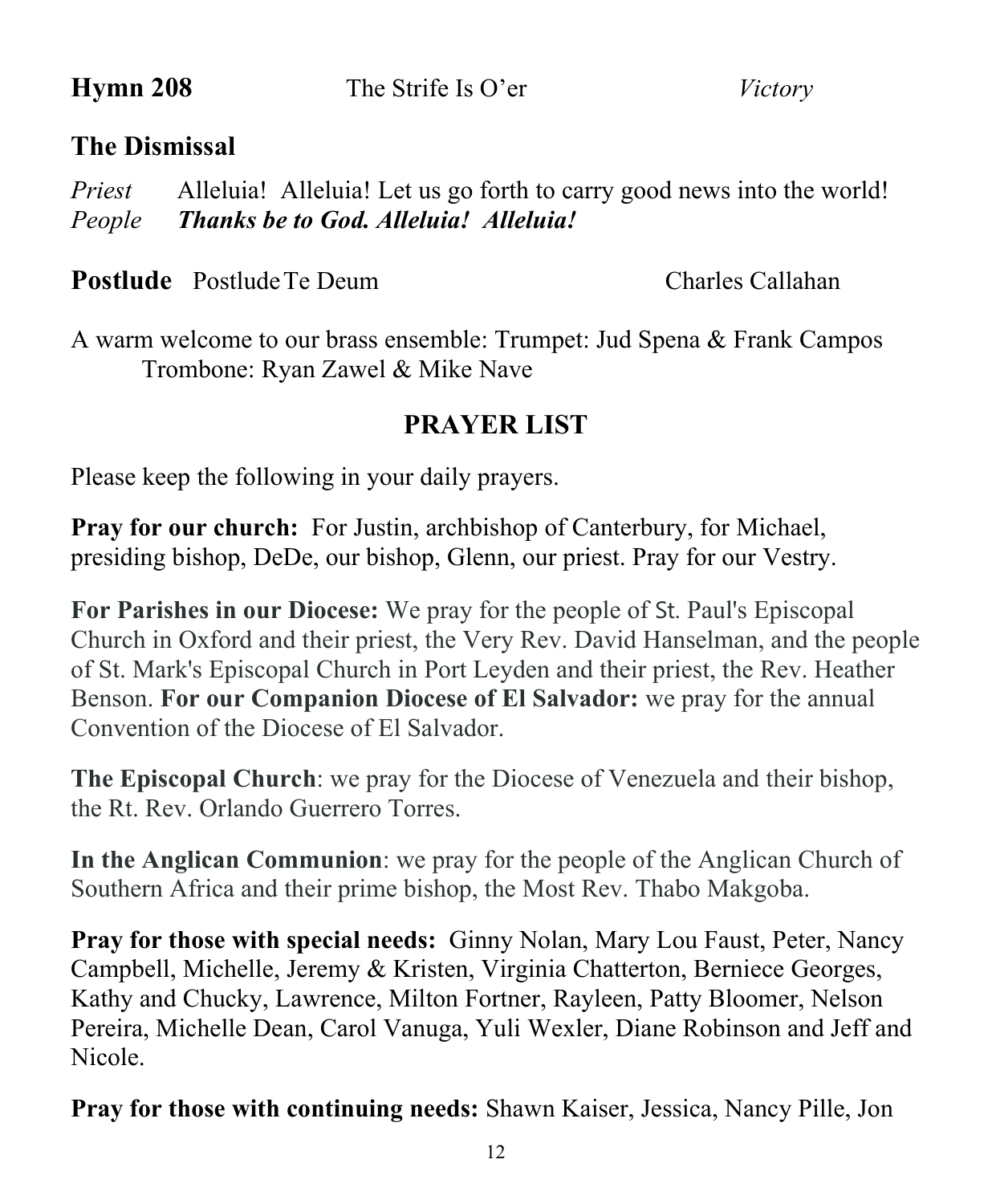Walz Koeppel and Heavenly.

**Pray for those celebrating birthdays this week:** We pray for those who are celebrating birthdays this week: Symiyah Davis, Daniel Aribisala, David- Charles Campbell, Rebecca Dupree, Anita Evans, Sharon Kaiser and Heavenly Mahaffey.

**Pray for all who govern:** Joe, our president; Kathy, our governor; Jason, our county executive and Jared, our mayor.

**Pray for members, loved ones, and their families in the military:** Kurt Albaugh, Laura & Nick Carter, Darlene Croston, Colin Davis, Wendy Finley, David Komar, Joshua Loch, Marshall Cohen, Ben Sherwood Evans and Seth Thomas.

**Pray for those who have died.** William Bennett**,** David K. Patterson Jr., Samantha McMullen, David W. Metzger, David F. Metzger, David E. Metzger, June E. Metzger and Fiede E. Metzger.

# **ANNOUNCEMENTS**

 **LIVE STREAM:** *Sunday June 5, 2022 at 10 a.m.*

 *YouTube: [bit.ly/trinitybinghamton](https://www.youtube.com/c/TrinityMemorialEpiscopalChurch)*

**Trinity Forums are back!** *In-person Forums are held at 11:30 in the Common Room and on TrinityZoom.org*

• Potters Hands. Deborah Kuehner, Executive Director and Founder: "Winning the Fight Against Sex Trafficking One Life at a Time."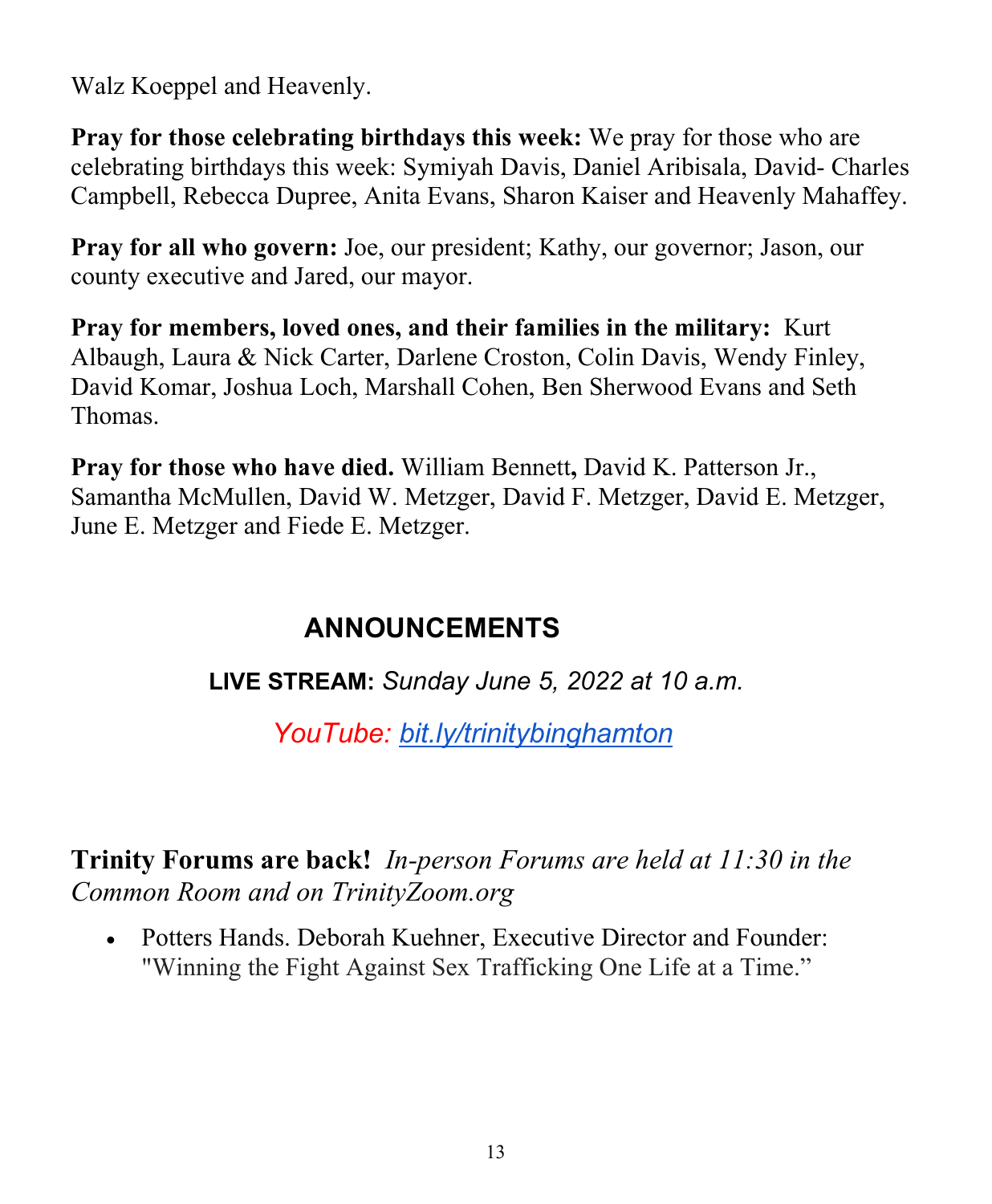# **Calendar**

| Sunday, June 5    | 9:45 am Holy Eucharist with Choir            |
|-------------------|----------------------------------------------|
| Sunday, June 5    | 11:30am Canteen Lunch at the gym door        |
| Sunday, June 5    | 11:30am Trinity Forums - Common Room         |
| Monday, June 6    | 5:30 Summer Savoyards - Music Rehearsal Room |
| Tuesday, June 7   | 5:30 Summer Savoyards – Music Rehearsal Room |
| Thursday, June 9  | 5:30pm Summer Savoyards- Music Room          |
| Thursday, June 9  | 6:00pm Daughters of the Eastern Star         |
| Thursday, June 9  | 7:00 pm Pickleball $-$ Gym                   |
| Friday, June 10   | 5:30pm Summer Savoyards                      |
| Saturday, June 11 | 9:00am Starting from the Bottom              |
|                   | 5:30pm Summer Savoyards                      |

# **Worship Ministries**

| <b>June 5, 2022</b>     | $10:00$ a.m.                                                                |
|-------------------------|-----------------------------------------------------------------------------|
| <b>Altar Guild</b>      | Gale Bump-Fortner, Dawn Roessing, Sandy & Joe<br>Card (set up after 8:30am) |
| <b>Acolyte</b>          | David Scone                                                                 |
| <b>Worship Leader</b>   | Barb Manzo                                                                  |
|                         | <b>Eucharistic Ministers</b> Ken Lattimore, Barb Manzo                      |
| <b>Lector</b>           | <b>Kathy Corse</b>                                                          |
| <b>Ushers</b>           | Bruce Parmelee, Pat Creagh                                                  |
| <b>Digital Minister</b> | <b>Bob Kuzia</b>                                                            |